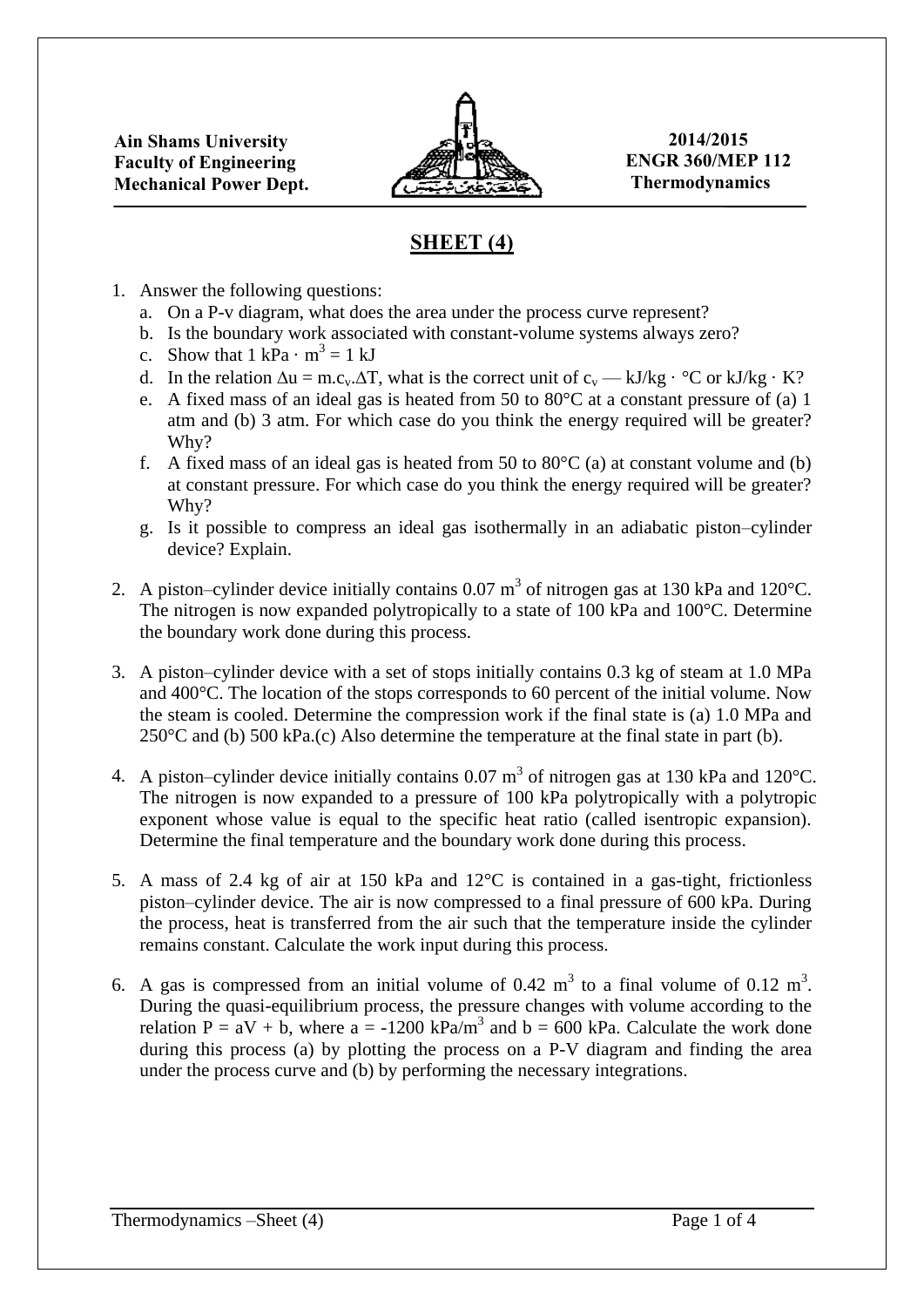- 7. A piston–cylinder device contains 50 kg of water at 250 kPa and 25°C. The cross-sectional area of the piston is  $0.1 \text{ m}^2$ . Heat is now transferred to the water, causing part of it to evaporate and expand. When the volume reaches  $0.2 \text{ m}^3$ , the piston reaches a linear spring whose spring constant is 100 kN/m. More heat is transferred to the water until the piston rises 20 cm more. Determine (a) the final pressure and temperature and (b) the work done during this process. Also, show the process on a P-V diagram.
- 8. A piston–cylinder device contains 0.15 kg of air initially at 2 MPa and 350°C. The air is first expanded isothermally to 500 kPa, then compressed polytropically with a polytropic exponent of 1.2 to the initial pressure, and finally compressed at the constant pressure to the initial state. Determine the boundary work for each process and the net work of the cycle.
- 9. A well-insulated rigid tank contains 5 kg of a saturated liquid–vapor mixture of water at l00 kPa. Initially, threequarters of the mass is in the liquid phase. An electric resistor placed in the tank is connected to a 220-V source, and a current of 8 A flows through the resistor when the switch is turned on. Determine how long it will take to vaporize all the liquid in the tank. Also, show the process on a T-v diagram with respect to saturation lines.
- 10. An insulated tank is divided into two parts by a partition. One part of the tank contains 2.5 kg of compressed liquid water at 60°C and 600 kPa while the other part is evacuated. The partition is now removed, and the water expands to fill the entire tank. Determine the final temperature of the water and the volume of the tank for a final pressure of 10 kPa.
- 11. An insulated piston–cylinder device contains 5 L of saturated liquid water at a constant pressure of 175 kPa. Water is stirred by a paddle wheel while a current of 8 A flows for 45 min through a resistor placed in the water. If one-half of the liquid is evaporated during this constantpressure process and the paddle-wheel work amounts to 400 kJ, determine the voltage of the source. Also, show the process on a P-v diagram with respect to saturation lines.



**WWWWWW** 

 $\angle A = 0.1$  m<sup>2</sup>  $H<sub>2</sub>O$  $m = 50$  kg



- 12. A piston–cylinder device initially contains steam at 200 kPa, 200 $^{\circ}$ C, and 0.5 m<sup>3</sup>. At this state, a linear spring (F  $\alpha$  x) is touching the piston but exerts no force on it. Heat is now slowly transferred to the steam, causing the pressure and the volume to rise to 500 kPa and  $0.6 \text{ m}^3$ , respectively. Show the process on a P-v diagram with respect to saturation lines and determine (a) the final temperature, (b) the work done by the steam, and (c) the total heat transferred.
- 13. A piston–cylinder device initially contains  $0.8 \text{ m}^3$  of saturated water vapor at 250 kPa. At this state, the piston is resting on a set of stops, and the mass of the piston is such that a pressure of 300 kPa is required to move it. Heat is now slowly transferred to the steam until the volume doubles. Show the process on a P-v diagram with respect to saturation

Thermodynamics –Sheet (4) Page 2 of 4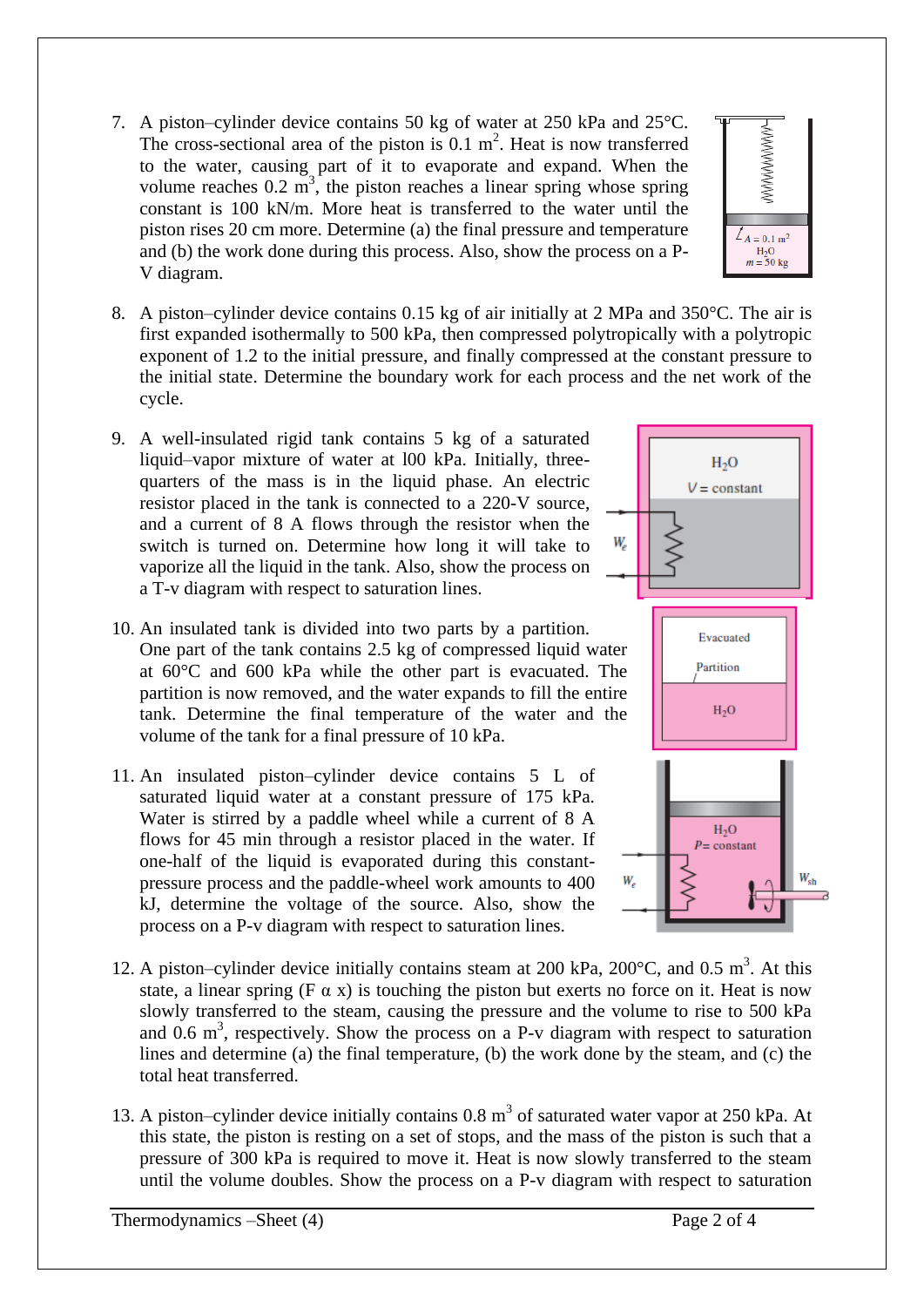lines and determine (a) the final temperature, (b) the work done during this process, and (c) the total heat transfer.

- 14. Two tanks (Tank A and Tank B) are separated by a partition. Initially Tank A contains 2-kg steam at 1 MPa and 300°C while Tank B contains 3-kg saturated liquid–vapor mixture with a vapor mass fraction of 50 percent. Now the partition is removed and the two sides are allowed to mix until the mechanical and thermal equilibrium are established. If the pressure at the final state is 300 kPa, determine (a) the temperature and quality of the steam (if mixture) at the final state and (b) the amount of heat lost from the tanks.
- 15. A 4-m x 5-m x 7-m room is heated by the radiator of a steam-heating system. The steam radiator transfers heat at a rate of 10,000 kJ/h, and a 100-W fan is used to distribute the warm air in the room. The rate of heat loss from the room is estimated to be about 5000 kJ/h. If the initial temperature of the room air is 10°C, determine how long it will take for the air temperature to rise to 20 °C. Assume constant specific heats at room temperature.



- 16. A student living in a 4-m x 6-m x 6-m dormitory room turns on her 150-W fan before she leaves the room on a summer day, hoping that the room will be cooler when she comes back in the evening. Assuming all the doors and windows are tightly closed and disregarding any heat transfer through the walls and the windows, determine the temperature in the room when she comes back 10 h later. Use specific heat values at room temperature, and assume the room to be at 100 kPa and 15°C in the morning when she leaves.
- 17. An insulated rigid tank is divided into two equal parts by a partition. Initially, one part contains 4 kg of an ideal gas at 800 kPa and 50°C, and the other part is evacuated. The partition is now removed, and the gas expands into the entire tank. Determine the final temperature and pressure in the tank.
- 18. A piston–cylinder device whose piston is resting on top of a set of stops initially contains 0.5 kg of helium gas at 100 kPa and 25°C. The mass of the piston is such that 500 kPa of pressure is required to raise it. How much heat must be transferred to the helium before the piston starts rising?.
- 19. A piston–cylinder device contains 0.8 kg of nitrogen initially at 100 kPa and 27°C. The nitrogen is now compressed slowly in a polytropic process during which  $PV^{1.3}$  = constant until the volume is reduced by one-half. Determine the work done and the heat transfer for this process.